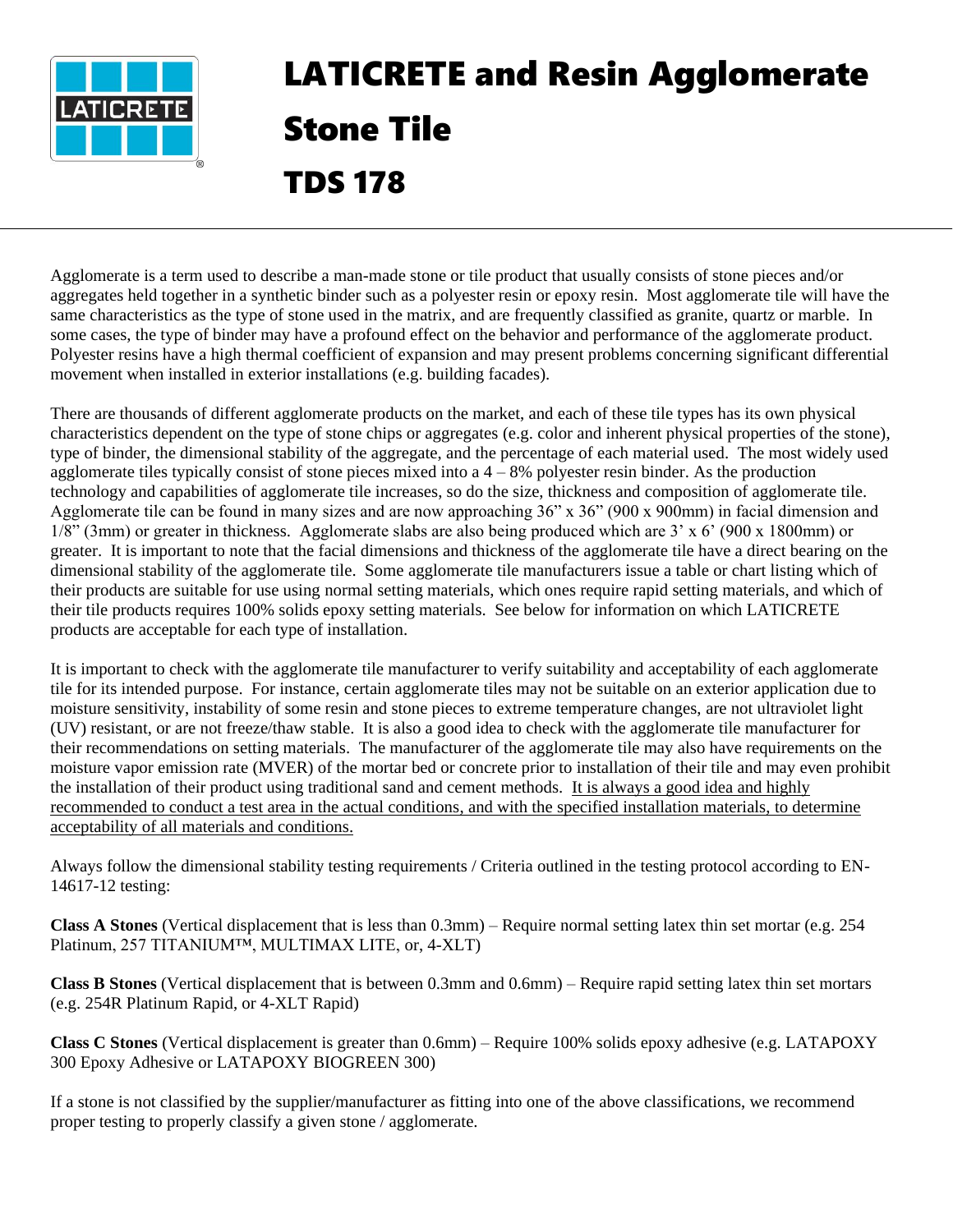#### **Installation of Agglomerate Tile Using LATICRETE Products**

Based on information received from the agglomerate tile manufacturer, the following LATICRETE installation materials may be used to install agglomerate tile;

#### **Agglomerate tile which can be installed using normal setting materials –**

#### **Mortar Bed Method**

- 1. 3701 Fortified Mortar, 3701 Lite Mortar or 3701 Lite Mortar R over a slurry bond coat of 254 Platinum (if bonded), or cleavage membrane (if non-bonded);
- 2. HYDRO BAN® XP, HYDRO BAN or 9235 Waterproofing Membrane (if waterproofing and/or crack suppression is specified);
- 3. Install agglomerate tile with 254 Platinum or 4-XLT<sup>†</sup>;
- 4. Grout using SPECTRALOCK<sup>®</sup> PRO Premium Grout\*; SPECTRALOCK PRO Premium Translucent Grout; SPECTRALOCK PRO Grout; SPECTRALOCK 1; PERMACOLOR® Select^; PERMACOLOR Grout; or, PERMACOLOR Select NS.
- 5. For movement joints in non-traffic applications, use LATASIL™.

### **Thin Bed Method**

- 1. HYDRO BAN® XP, HYDRO BAN or 9235 Waterproofing Membrane (if waterproofing and/or crack suppression is specified);
- 2. Install agglomerate tile with 254 Platinum or  $4-XLT^{\dagger}$ ;
- 3. Grout using SPECTRALOCK® PRO Premium Grout\*; SPECTRALOCK PRO Premium Translucent Grout; SPECTRALOCK PRO Grout; SPECTRALOCK 1; PERMACOLOR® Select^; PERMACOLOR Grout; or, PERMACOLOR Select NS;
- 4. For movement joints in non-traffic applications, use LATASIL™.

#### **Agglomerate tile which must be installed using rapid setting materials –**

#### **Mortar Bed Method**

- 1. 3701 Fortified Mortar, 3701 Lite Mortar or 3701 Lite Mortar R over a slurry bond coat of 254 Platinum (if bonded), or cleavage membrane (if non-bonded);
- 2. HYDRO BAN XP, HYDRO BAN or 9235 Waterproofing Membrane (if waterproofing and/or crack suppression is specified);
- 3. Install agglomerate tile with 254R Platinum Rapid or 4-XLT Rapid<sup>†</sup>;
- 4. Grout using SPECTRALOCK<sup>®</sup> PRO Premium Grout\*; SPECTRALOCK PRO Premium Translucent Grout; SPECTRALOCK PRO Grout; SPECTRALOCK 1; PERMACOLOR® Select^; PERMACOLOR Grout; or, PERMACOLOR Select NS;
- 5. For movement joints in non-traffic applications, use LATASIL™.

## **Thin Bed Method**

- 1. HYDRO BAN XP, HYDRO BAN or 9235 Waterproofing Membrane (if waterproofing and/or crack suppression is specified);
- 2. Install agglomerate tile with 254R Platinum Rapid or  $4 \text{ XLT}^{\dagger}$ ;
- 3. Grout using SPECTRALOCK® PRO Premium Grout\*; SPECTRALOCK PRO Premium Translucent Grout; SPECTRALOCK PRO Grout; SPECTRALOCK 1; PERMACOLOR® Select^; PERMACOLOR Grout; or, PERMACOLOR Select NS;
- 4. For movement joints in non-traffic applications, use LATASIL™.

#### **Agglomerate tile which must be installed using 100% solids epoxy setting materials –**

#### **Mortar Bed Method**